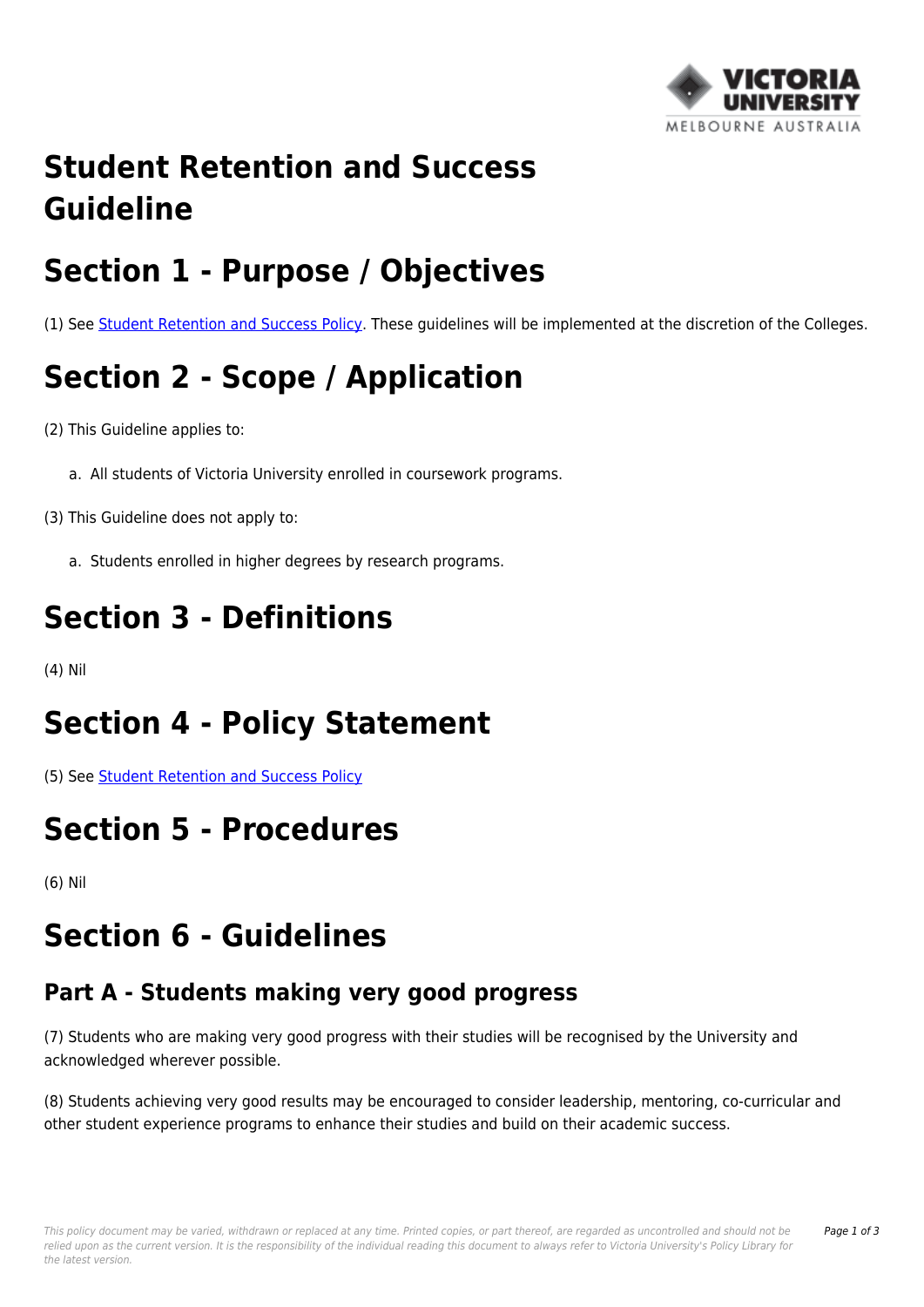#### **Part B - Students at risk of not making satisfactory progress**

(9) As an integral part of any teaching role, all teaching staff must be alert to students who are at risk of not making satisfactory progress, and offer assistance.

(10) Early indications that a student may be at risk and/or in need of support include, but are not limited to:

- a. Self-identification by the student
- b. Concern expressed to staff by the student's peers
- c. Non-attendance at scheduled classes and other teaching activities
- d. Failure to submit or participate in assessment tasks
- e. Failure of first and other early assessment task(s)
- f. Failure to log on to VU Collaborate

#### **Academic support**

(11) Where students are identified as being in need of academic support, staff should take reasonable steps to offer support and advice including, where appropriate:

- a. Encouraging students to use online and other self-access study resources;
- b. Providing detailed, constructive and timely feedback on assessment tasks where less than satisfactory work has been submitted;
- c. Providing information about, and referral to, the University's [Academic Support and Development Services](http://policy.vu.edu.au/download.php?id=189&version=1&associated)
- d. Inviting them to meet with their Teacher, Education Manager, Unit Convenor or Year Level Course Chair.

#### **Personal support**

(12) Where students identify a need for personal or social supports, staff should refer students to the appropriate services available through the University, including:

- a. [Health and welfare services](http://policy.vu.edu.au/download.php?id=190&version=2&associated)
- b. [Financial advice](http://policy.vu.edu.au/download.php?id=191&version=1&associated)
- c. [Housing and accommodation](http://policy.vu.edu.au/download.php?id=192&version=1&associated)
- d. [Counselling](http://policy.vu.edu.au/download.php?id=193&version=1&associated)
- e. [Disability support services](http://policy.vu.edu.au/download.php?id=194&version=1&associated)
- f. [Complaint resolution](http://policy.vu.edu.au/download.php?id=195&version=1&associated)
- g. [Student Advocacy](http://policy.vu.edu.au/download.php?id=196&version=1&associated)

(13) Staff in other roles, such as in student services, may also identify students who are showing signs of difficulty with their study or University life in general. These staff will refer students to their teachers or other support services as appropriate. Where possible, a record will be made of such referrals in the relevant system.

(14) Students studying at offshore and other partner locations may receive support services via VU's partner institutions.